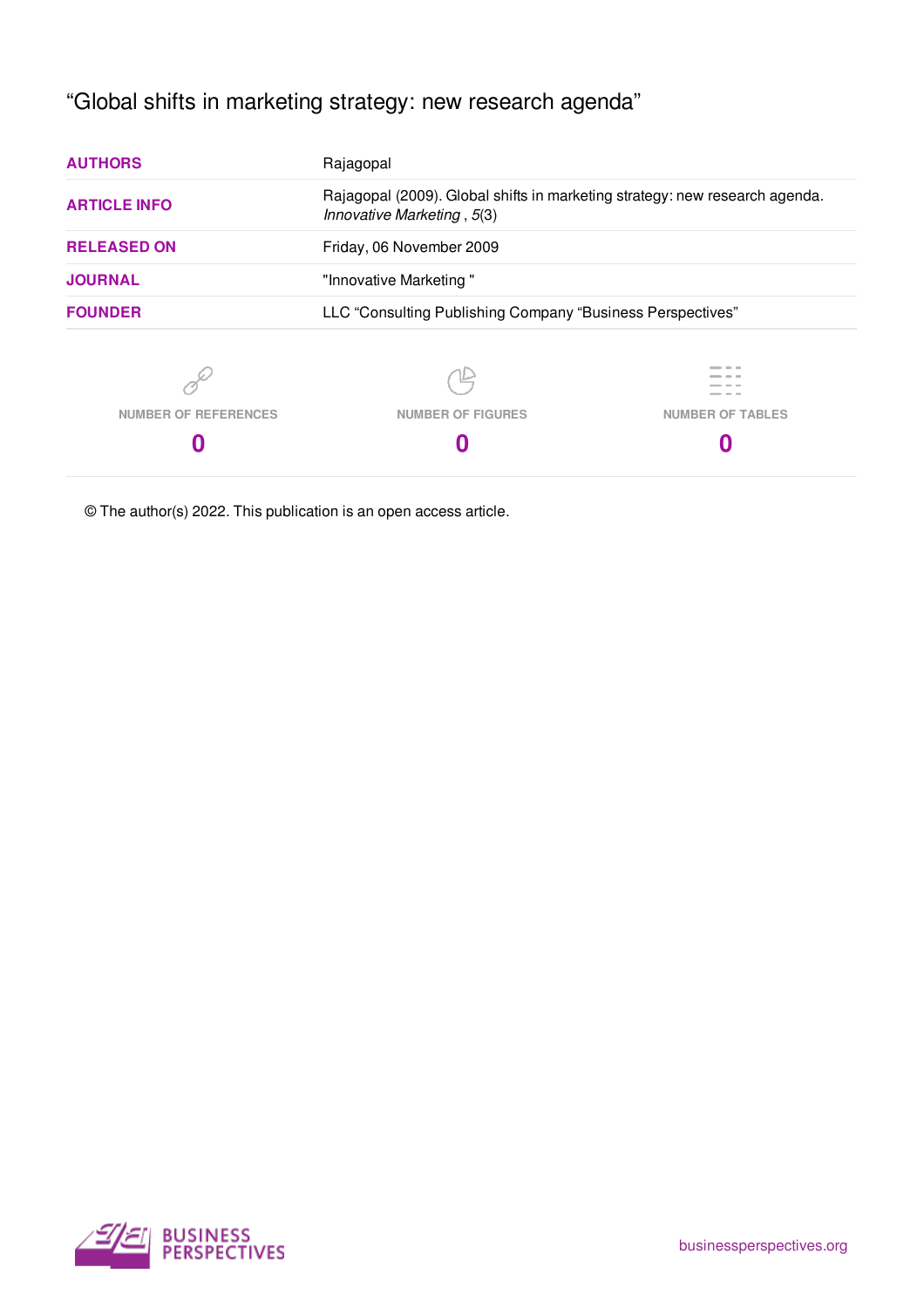# Rajagopal (Mexico) Global shifts in marketing strategy: a new research agenda

## Abstract

Marketing strategies are changing fast in the global marketplace as the competition is increasingly growing since the beginning of this century. Multinational companies believe that customer is not just a buying entity but a powerful business partner. In this growing competitive spree multinational companies are exploring remote markets to position global brands. This paper examines the new concepts put forth by contemporary research studies on emerging marketing strategies and their effects on consumer behavior. Global shifts in consumer strategies in reference to quality of relations, competitive leadership and shopping behavior of consumers in the emerging markets are critically analyzed and future directions for research in changing business environment are proposed.

**Keywords:** globalization, competition, consumer behavior, sales promotion, bottom of the pyramid, customercentric strategy.

### Introduction

Globalization is not a new phenomenon, but it is more pervasive than before. A century ago, for instance, there was stronger local market orientation of regional brands than those of multinational firms. The marketplace remains the same now but brands and modalities of business have been shifted. Throughout the past century, new technologies in retailing have continuously caused upheaval among firms thriving to capture higher market share and become market leaders. However, now in the media age consumers are constantly facing conflicts with change that they would otherwise not be aware of. There has been a strong customer and market orientation in building the concept of globalization across the countries and marketplaces.

Multinational companies from leading countries enter the secured country markets and drain out the regional players from the benefit market segments. However, many Japanese companies have not lived to the anticipated success against the international competition. Consequently, the Japanese markets that were long protected under various tariff and non-tariff barriers were removed by the government nodding to the global business trends of liberalizations. The prominent business moves of the multinational companies include Japanese electronics and automobile companies, Germany's BMW, Ciba-Geigy, Nestlé, Proctor and Gamble, etc. Operating in the global environment requires mastered skills to penetrate the host countries particularly under the conditions when the trade barriers and government protections have been removed and business policies have been restructured. The phenomenon of the global customer is growing in importance every day and so too is the global-customer-centric organization.



Source: Rajagopal (2009), Globalization Thrust: Driving Nations Competitive, Nova Science Publishers, Hauppauge: New York. Fig. 1. Strategy transformation paradigm in global marketplace

 $\overline{a}$ 

<sup>©</sup> Rajagopal, 2009.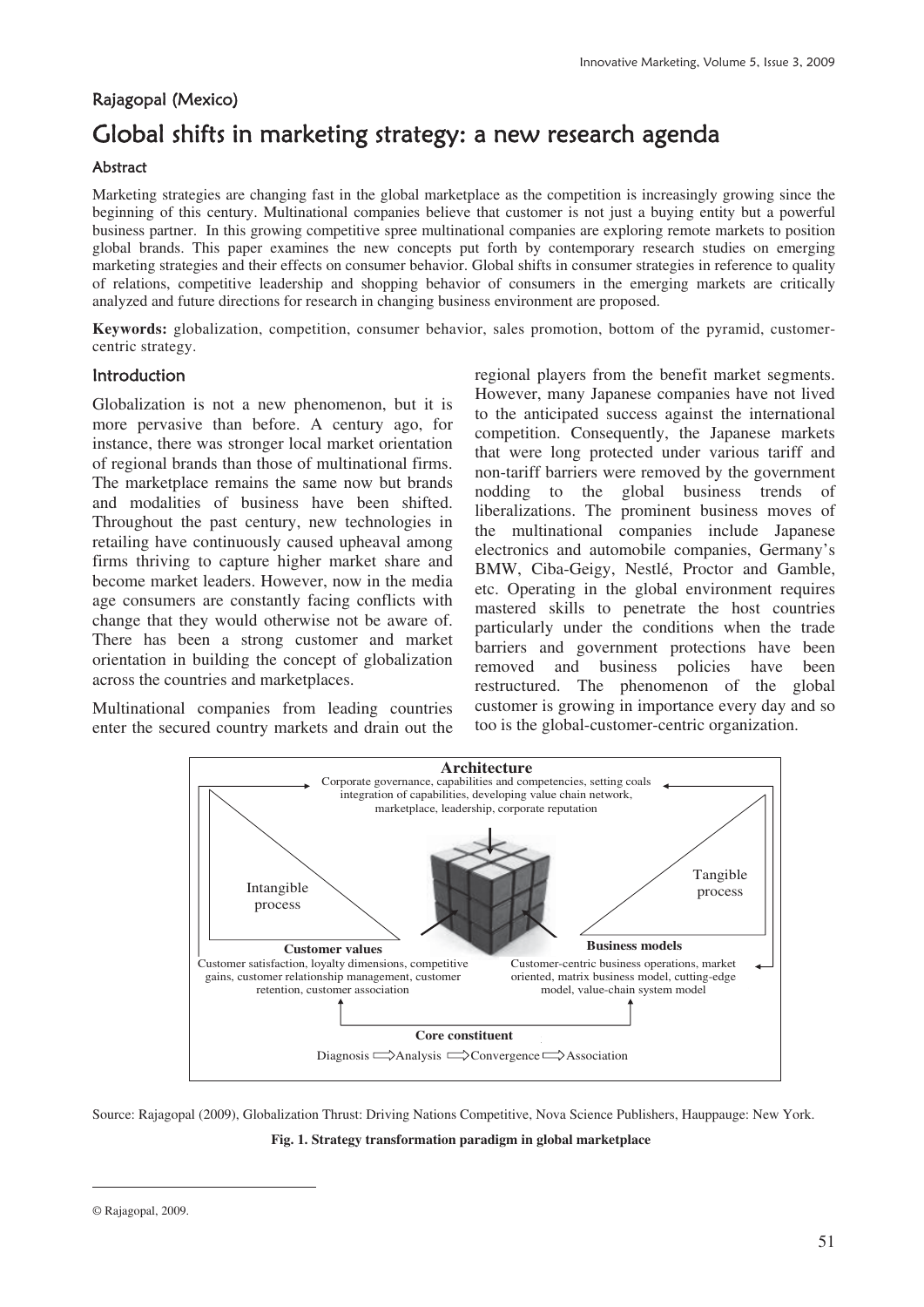The global business process stands by the customers and many firms are engaged in developing customer-centric marketing strategies. The convergence of customer and corporate strategies is one of the core constitutes of global business policies. Such business policy convergence has been explained in Figure 1.

There has been substantial thinking blown in shifting the marketing strategies with the focus on marketing with consumers instead of marketing to consumers. Economists, management experts and statisticians are of the strong opinion that big demographic and social lifestyle shifts will impact business in this new decade, century, and millennium fickle fashions, ageing but wealthy populations, retired people inheriting trillions of dollars, an aggressive war for top talent, female consumer influence, human cloning, medical breakthroughs, and a host of other factors, including the huge untapped challenge of mega-city markets in emerging economies. The changing structure of family patterns and processes of individualization also contribute to growing diversity in consumption patterns. The cultural imperialism is said to impose cross-cultural values as well as products, promote the commercel at the expense of the authentic, and substitute shallow gratification for deeper satisfaction. Marketing technology is reshaping culture through Internet and individual choice is fragmenting the imposed uniformity of national cultures. New hybrid consumer cultures are emerging, as well as those embedded regionally are re-emerging.

This paper examines the new concepts put forth by contemporary research studies on emerging marketing strategies and their effects on consumer behavior. Global shifts in consumer strategies in reference to quality of relations, competitive leadership and shopping behavior of consumers in the emerging markets are critically analyzed and future directions for research in changing business environment are offered. The growing congestion of shopping centers and performance of retailing firms in changing urban marketplace are also discussed in the following text.

## 1. Customer-centric marketing strategy

The role of marketing strategies in fostering controlled consumer empowerment is reflected in the development of information-based consumercentric marketing strategies that seek to enable and control delegation (Rajagopal, 2009a). There is a need to regain control over the marketing process, that is, to either manage the technological empowerment of consumers or to devise new strategies that are cognizant of the possibility that

such technological empowerment cannot be managed. The valuation of consumer loyalty in this environment rises significantly (Pires et al., 2006). The customer touch-point analysis of the organization facilitated the alignment of functional groups within the organization (product, sales, customer service, etc.) and equipped them to deliver on newly developed, segment-specific value propositions. Co-design activities are performed at dedicated interfaces and allow for the joint development of products and solutions between individual customers and manufacturers (Berger et al., 2005). Knowledge sharing through face-to-face communication is positively related to both product and financial performance, while technological knowledge sharing has a positive effect on product performance under conditions of high technological dynamism.

Customer-centric research aims to develop procustomer strategies to focus on better ways of communicating value propositions and delivering the complete experience to real customers, learning about customers and experimentation with different segmentations, value propositions, effective delivery of services (associating customers in the process) and help frontline employees acquire and retain customers with an increasing satisfaction in the sales and services of the firm (Selden and MacMillan, 2006). The management of service centers is often found to be reactive to such situations which affect the level of customer satisfaction due to time and task adjustments (Bagodi and Mahanty, 2007). Satisfaction plays an important role in relationships, is instrumental in increasing cooperation between channel partners and leads to fewer relationship terminations (Ganesan, 1994).

## 2. Growing urban marketplaces

Marketplaces in urban demographic settings attract a large number of buyers and sellers, which can be termed as market thickness. The coexistence of many shopping malls with traditional markets in a marketplace causes market congestion. This problem may be resolved by developing small kiosks for transactions and allowing consumers to test out customized products and services from the main stores (Roth, 2008). The growth of market share for specialized retailers and large departmental stores depends on the size of the consumer segment in a given urban population. It is observed that consumers' buying preferences become more diversified as the extent of retail stores increases within a confined area. Thus, the market size reaches a threshold and the consumers' shopping preferences are jeopardized owing to indecisiveness in shopping. However, shopping centers and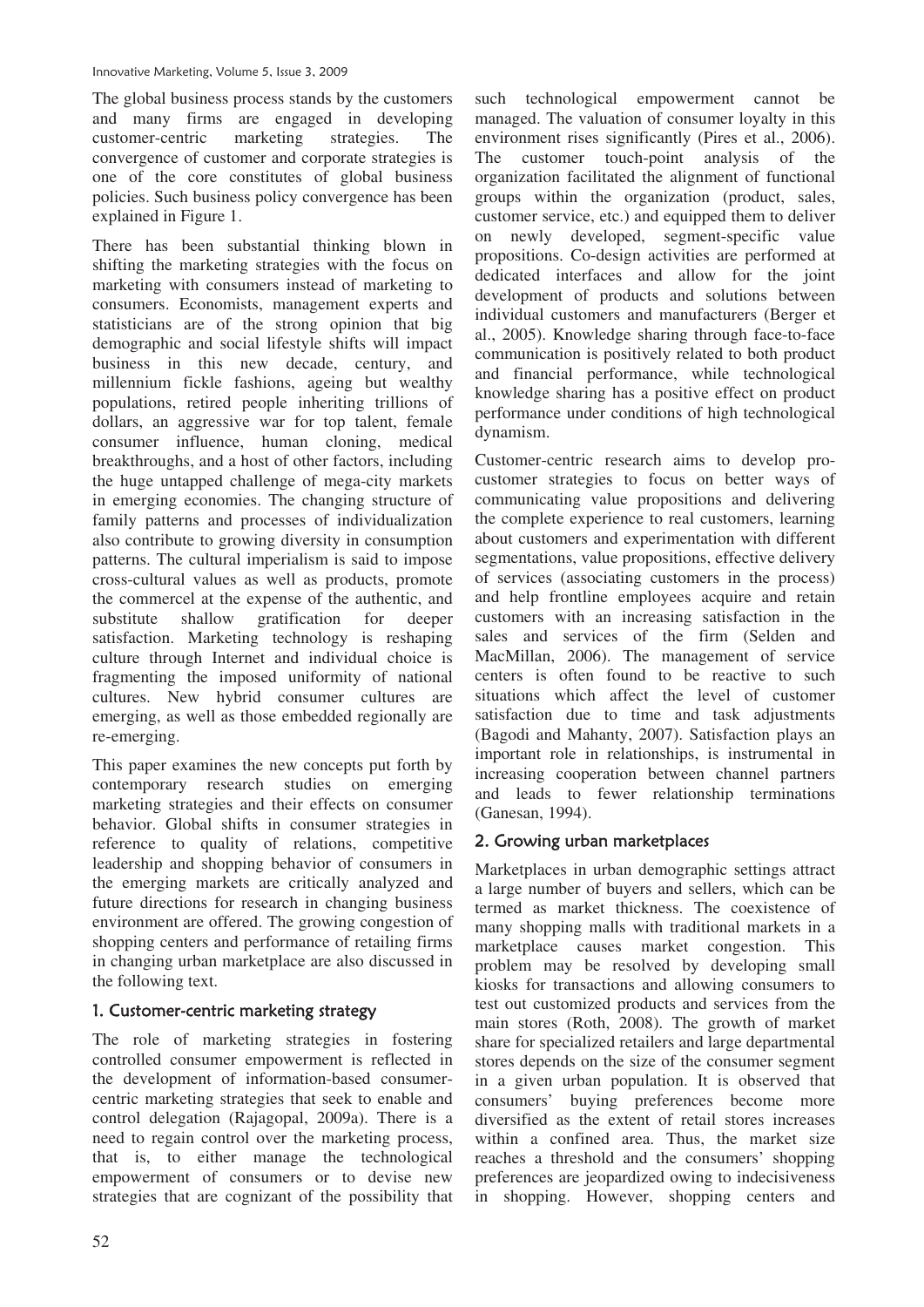hypermarkets have become important elements in the urban landscape, though lack of planning and vision has led to chaotic development and congestion of marketplaces, affecting the growth of the retailers (Kok, 2007).

The social demand for environment friendly shopping malls is increasing as a result of rapid urbanization. To ensure the efficiency of public spending, their provision should be based on the socioeconomic criteria of the region. Hence, suburbanization has been continuing in developing countries such as Mexico, along with the increase in market expansion (Rajagopal, 2009b). It is observed that agglomerations of small stores selling similar to ranges of goods around the shopping malls also cause congestion, and often divert attraction of price-sensitive shoppers towards unfamiliar brands. Although such agglomerations of retailing activity are not unique to Mexico, as there are market places accommodating large numbers of small retail outlets, the development is arguably unusual in the ways that the numbers of agglomerations continue to grow and these new agglomerations are dealing in a wide range of goods including electronic gadgets (e.g., Blois et al., 2001).

It is found that assortment of stores, mall environment and shopping involvement have a differential influence on excitement and desire to stay in malls, which in turn are found to influence patronage intentions and shopping desire in malls (Wakefield and Baker, 1998). However, it is evident from some research studies that conventional retailers in and around the mall and new age tenants have different target groups to serve, small traditional retailers possibly coexist around large shopping malls. Contemporary retailers seem not to have evolved enough to replace conventional retailers around their marketplace (Ibrahim and Galven, 2007). In fact, the presence of small retailers' traditional marketplaces, such as Pericoapa<sup>1</sup> in Mexico DF, has driven an alternative option for mall managers to rejuvenate the shopping attractions as well as allow a variety of shops in the malls (Rajagopal, 2009b). The retailing territories in Mexico are complex, comprising the distinct habitation pattern, transit system and state-licensed periodic street markets bridging gaps in public spaces. Such urban planning allows for retailing integration and collective behavior of consumers in street markets and shopping malls (e.g., Loafland, 1985).

 $\overline{a}$ 

#### 3. Intensive competition

In retailing sector, new players constantly emerge to satisfy consumer demand better locating stores in attractive shopping malls. Retailing strategies are driven by competitive stimulus as consumer demands and desires shift with new offerings and existing firms disappear when they can not adapt to the change. Retailers seek to dominate a distinct classification of merchandise and wipe out the competition. Retailers in shopping malls engage outsourced salespeople to promote their brand and prospect new shoppers. The bargaining power of firms increases with outsourced salespeople who stimulate the demand for products and contribute to the enhanced sales at retail outlets. It has been observed that pull effect for the brands supported by the sales promoters increases at the retail stores as customers gather the pre-buying information from sales promoters (Gomez et al, 2007). It is observed that retailers in shopping malls develop competition over business hours and price. Such strategies affect consumers' shopping attraction and intensity of shopping as often change in business hours leads to store switching behavior. However such competition can not be stretched by the retailers beyond social optimum (Shy and Stenbacka, 2008).

It has been further evidenced by another study that retailers compete for market share using both price and variety. Retailers display extensive product lines and new variety of products in their store and keep differential prices as retail competition suggests that product heterogeneity is critical to retail price to gain competitive advantage over others. However, retailers in large shopping malls tend to follow moderately cooperative strategy, thus competition between malls and smaller forms of shopping centers has led mall developers and management to consider alternative methods to build excitement with customers (Timothy and Stephen, 2006).

Multinational companies are now on the run to explore semi-urban and rural markets which have been identified as Bottom of the Pyramid (BoP) market segment. The BoP marketing strategies are contemplated towards stimulating commerce which reveals that multinationals could radically improve the lives of billions of people and help create a more stable, less dangerous world. Achieving this goal does not require a multinational company to spearhead global social-development initiatives for charitable purposes (Rajagopal, 2009c). Prahalad along with Hammond (2002) laid out the business case for entering the world's poorest markets deliberating that 65 percent of the world's population earns less than US \$2,000 per year, that's 4 billion people. But despite the vastness of this

 $1$  Historically, this market was started as a casual market, which is now a shopping mall and major entertainment complex. However, stores in this market are somewhat informal and deal in variety of consumer and electronic merchandise.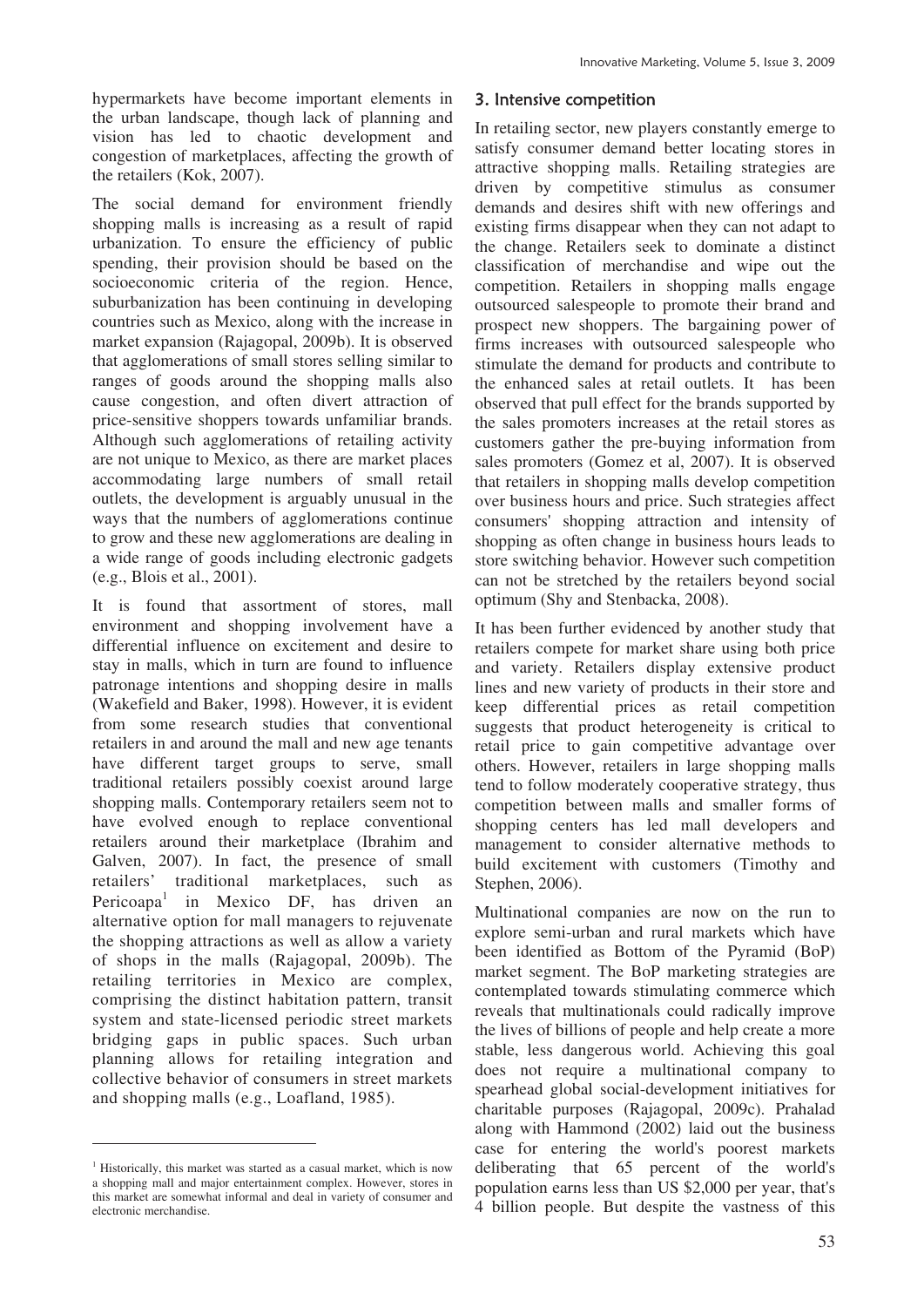market, it remains largely untapped. The philosophy of managing bottom line markets gave a clear indication to the multinational companies that the reluctance to invest is easy to understand, but it is, by and large, based on outdated assumptions of the developing world. Although individual incomes may be low, the aggregate buying power of poor communities is actually quite large, representing a substantial market in many countries for what some might consider luxury goods like satellite television and phone services. Because these markets are at the earliest stages of economic development, revenue growth for multinationals entering them can be extremely rapid (Prahalad and Hammond, 2002).

The debate on BoP markets rows various perspectives including global firms which confront their own preconceptions particularly about the value of high-volume, low-margin businesses for companies to master the challenges or reap the rewards of these developing markets. Thus global firms need to start thinking about their marketplace as all six billion people on the planet (Prahalad and Dearlove, 2009). Global firms could augment revenue through poverty alleviation as the poor deserve world class products and services. The lifestyles of the poor are different than their income levels might suggest, as can be seen from the way poor people allocate their income to consumption (Prahalad, 2002).

## 4. Changing consumer behavior

Five essential qualities of aesthetic judgment, which include interest, subjectivity, exclusivity, thoughtfulness, and internality*,* need to be nurtured among consumers to develop conviction in buying. The quality of aesthetic judgment driven by in-store aura and arousal on new products, exercised by the customers in association with the sales promoters, determines the extent to which new products and brands promoted enhance quality of life (Dobson, 2007). Convergence of sales promotion, customer's perceptions, value for money and product features drive arousal among customers. The nature of customer-retailer relationship functions as the key in selling and buying process in reference to in-store promotions. However, in this process the perceptional problems with customers can greatly devalue the customer-promoter relationship and brand as a whole (Platz and Temponi, 2007; Rajagopal, 2007). Consumer appreciation of premium-based promotional offers is more positive when the premium is offered through an easy process and in combination of relatively lower quantity of products to purchase. It has also been found that when value of the premium is mentioned and brand perception is positive, compulsive buying tendencies are higher among customers (d'Astous

and Jacob, 2002). The in-store environment variables in the shopping malls driving impulsive buying behavior include display of point of sales posters, exhibiting promoting discounts and cheaper prices, while the atmosphere engagement referring to enjoyment, elegance, and attractiveness is conveyed by ambience inside the shopping mall. Such behavioral drivers may also be referred as instore promotional effect and atmospheric effect (Zhou and Wong, 2004).

Perceived attractiveness of products, firms and retail stores significantly influences the consumer-brand relationship development process in meaningful and predictable ways. Owning a brand by consumers's influences their opinion of the desirability of the brand as a relationship partner. The quality connection between personality traits and brand association depends on the perceived attractiveness of the brand to a large extent. However, the role of attractiveness in the relationship varies across individual brand personality dimensions (Hayes et al., 2006). There is a significant positive relationship between brand trust and brand share in the competitive marketplace. It is also observed that relationship between brand strength which is determined as the degree of behavioral relevance of the brand and brand trust catalyzes the consumer association with brands in the longrun (Xie, 2008; Burmann et al., 2009).

Buyers also intend to acquire knowledge on brand origins, which significantly influences judgments on product quality, brand attitudes, and choice behavior in the marketplace. Buyers commonly obtain modest knowledge on the origins of brands to determine the performance of brand. It is observed that proficiency of buyers in recognizing foreign brand origins is predicted by variables such as socioeconomic status, past international travel, foreign language skills, and gender. Brand origin recognition is based largely on consumers' associations of brand names with languages that suggest country origins (Samiee et al., 2005). Besides, information on attributes of the products, use value, and informative and normative interpersonal communication influence the relationship between brand personality and consumers' acceptance of brand. Thus, the relationship between brand information and consumers' acceptance of brand affects behavior of consumers directed toward action or change driving impulse, desire, volition, and striving for the brand. These factors are considered as conational drivers which determine the decision of buyers towards association with the brand (Rajagopal, 2008; Xie, 2008). Cultural dimensions of buyers' self-image offer deeper insights regarding motives and desires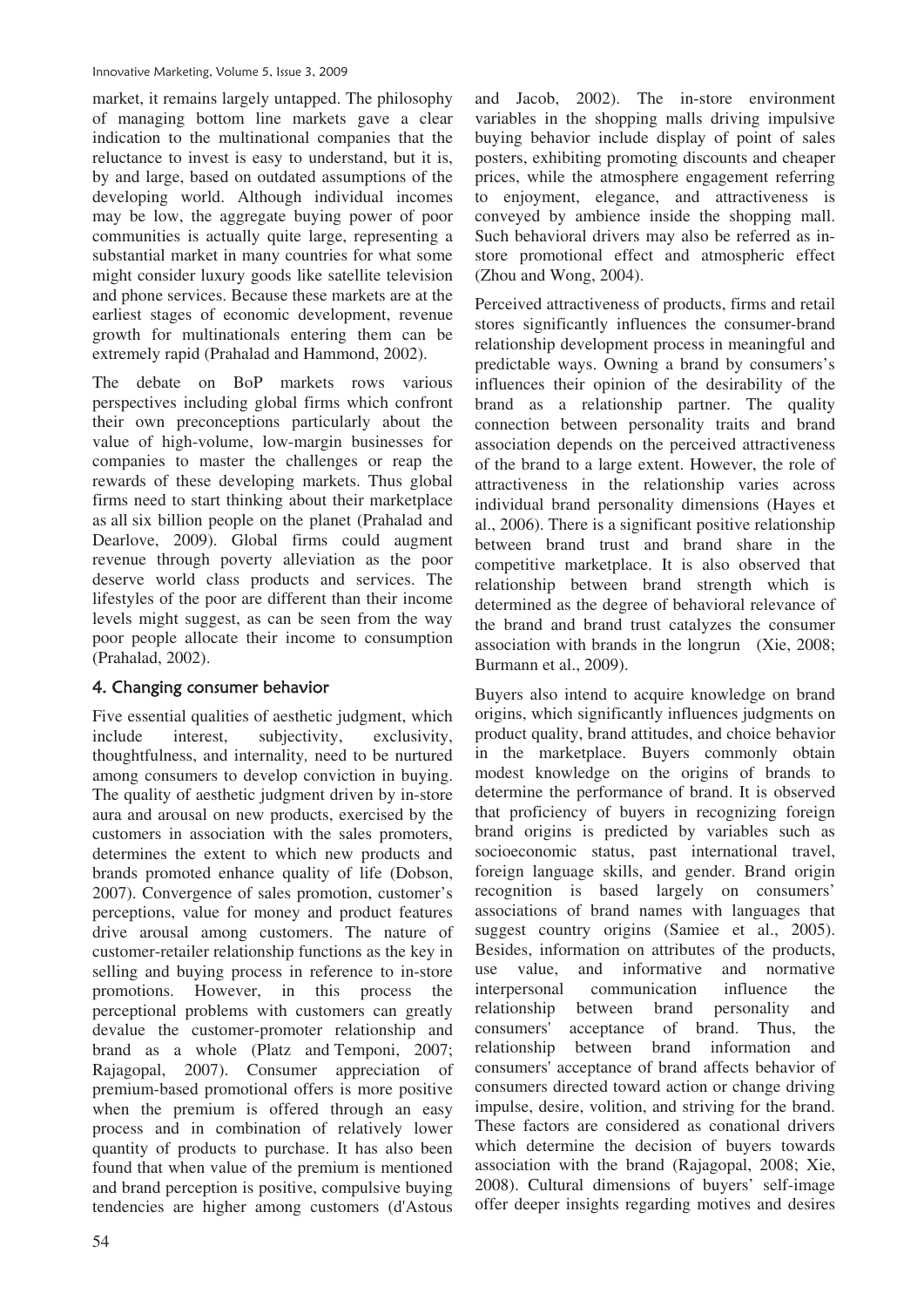on buying brands. The interaction of consumer self-image and perceived brand-image is to moderate the decision of buyers to develop temporal association (short-or long-run) with the brand (Andronikidis, 2008).

## 5. Sales promotions and shopping arousal

Retailers using a "store as the brand" strategy invest in creating a specific, unique shopping experience for their target customer and encourage leisure and group buying behavior where delivery of customer satisfaction seems to be an effective source of differentiation (Carpenter et al., 2005). Change-ofseason sales are most frequently introduced with attractive sales promotions in reference to price discounts or two for one price basis and linked with objectives of moving a volume of stock. Retail promotional sales also include general sales, and these are linked with other promotional objectives and activities such as increasing profit and inventory management (Fam, 2003). Convergence of sales promotion, customer's perceptions, value for money and product features drive arousal among customers. The nature of customer-retailer relationship functions as the key in selling and buying process in reference to in-store promotions. However, in this process the perceptional problems with customers can greatly devalue the customerpromoter relationship and brand as a whole. Consumer appreciation of premium-based promotional offers is more positive when the premium is offered through an easy process and in combination of relatively lower quantity of products to purchase (Rajagopal, 2009e).

Arousal among young consumers plays a key role in buying decisions. Shopping arousal is largely driven by store attractions, interpersonal influences, selfreference criteria, and comparative gains. Arousalled retail sales strategies for affordable fashion and entertainment products drive buying decisions of young consumers. Managers of retailing firms need to consider promoting shopping arousal with the advent of one-to-one marketing, media-targeted direct mail or Internet marketing and to explore the opportunities to develop relationships with young consumers. One of the challenges for success in retailing is to enhance the in-store ambience to influence young consumers for a prolonged stay in the store for shopping and exploring the zone of experience of new products (Rajagopal, 2009d). The consumer behavior emerging out of external or internal forces may be referred as derived varied behavior while direct varied behavior has been defined in reference to 'novelty', 'unexpectedness', 'change' and 'complexity' as they are pursued to gain inherent satisfaction. In a study the influence of product-category, and level attributes were

examined and six influential factors, which are involvement, purchase frequency, perceived brand difference, hedonic feature, and strength of preference and purchase history, have been identified (Trijp et al, 1996).

## Conclusion

In view of Maslow's hierarchy of needs, customercentered marketing strategies try to lift products to higher levels of need satisfaction, like belongingness, love and esteem as compared to the performance of products employed with marketoriented strategy. It is observed that most firms have switched to the retailing philosophy of 'marketing with consumers' that emphasizes the customercentric marketing strategy. Hence, consumer needs, perceived use value associated with the product, and the attitudinal variables of the consumer form the core of consumer personality.

Measuring and improving service performance becomes an essential strategy for success and survival in today's competitive situation, as service industries are sprouting at an incredible rate. Customer satisfaction is perceived to be a key driver of long-term relationships between suppliers and customers, especially when customers are well acquainted with products and markets, and when industries are highly competitive. Services efficiency is one of the principal factors which influence customer satisfaction in a business-toconsumer context and help bridging customerretailer-distributor triadic relationship. Effective customer-distributor associations help in decreasing the business conflicts and retain customers with high life time value. High conformance post-sales services of retailers and distributors and value added customer relationship to offer high customer satisfaction. Customer-seller relations are subject to both controllable and non-controllable forces of change, which may have varying effect on the logistics performance. However, effective codependence would help sustainable length of relationships and optimize the performance of dealers through higher degree of conformance to customers' satisfaction on the services offered.

## Issues for future research

In view of the globalization effects and shifting marketing strategies of multinational companies, many avenues for future research are opened. New research studies can be explored in the area of cognitive dimensions affecting shopping arousal, marketplace attractions, inter-personal influences, and sales promotions driving behavior of urban shoppers. Research can also be directed in the related areas of changing market taxonomy, shopping ambiance and impact of customer centric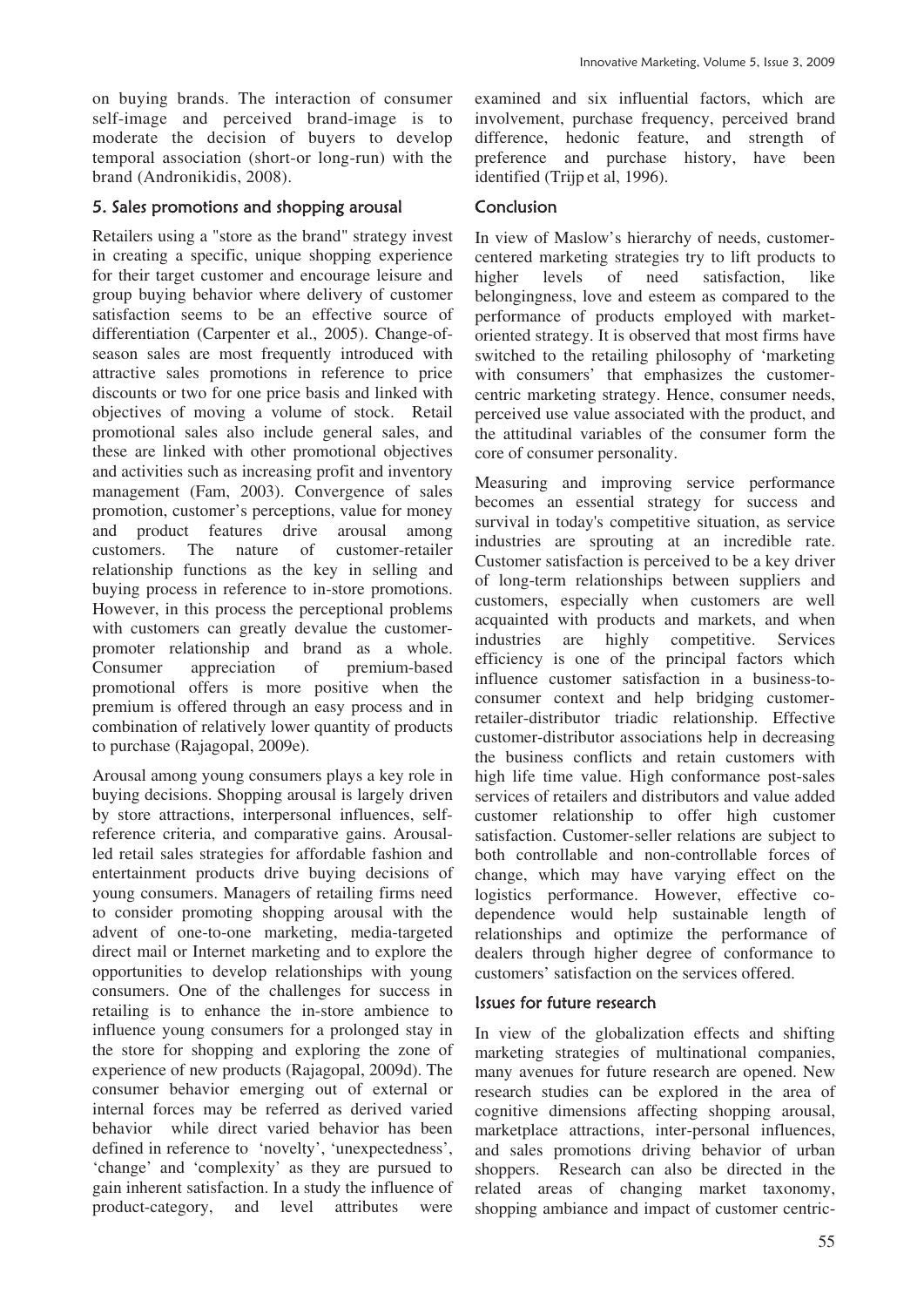marketing strategies on consumer behavior. Future research could examine the issues related to the customer perceptions of quality and retailer or dealer performance. Identifying the variables that have an intervening effect on the qualityperformance relationship may provide both academics and managers with potentially compelling answers to the question of why customer oriented quality improvement programs sometimes do not succeed (Rajagopal, 2009a). The market orientation of a firm has significant influence on the behavior and attitudes of its sales force, which can be studied in relation to the cognitive and economic factors related to a business firm.

The emerging research perspectives encompassing market expansion include bottom of the pyramid marketing strategies of multinational companies to prevent the escape of consumers. Performance of global brands in low profile consumer market segments through brand promotions, consumption and consumer value chain may be other interesting area of research to be explored in reference to the marketplace in developing countries. The impact of economic variables on the shopping arousal and compulsive buying behavior in response to

competitive sales promotions may also be considered in reference to market orientation of a retailing firm. The role of retail competition, account retail strategy, and demographics in determining promotional response are also potential issues to be pondered over in future research.

Bottom of the pyramid market segments are emerging as core marketplace for the global firms in future. The future research may be directed in measuring the performance of global brands in low profile consumer market segments and exploring implications of high transaction costs and coordination problems along the brand promotions, consumption and consumer value chain. Research in the direction of socio-cultural leverage for global brands in these market segments and cocreation of market strategy by multinational firms in association with local distributors and consumers also need to be pursued. Approaches on market segmentation in reference to value and lifestyle, and personality attributes of consumers need to be examined to determine the possibility of convergence of positive effects of bottom line marketing strategy on higher loyalty of consumers.

#### References

- 1. Andronikidis, Andreas (2008), Psychographic segmentation in the financial services context: a theoretical framework, *The Marketing Review*, 8 (3), 277-296.
- 2. Bagodi, V. and Mahanty, B. (2007), Exploring the operational strategies for two-wheeler service centres using discrete-event simulation, *International Journal of Services and Operations Management*, 3 (1), 74-94.
- 3. Berger, C., Möslein, K., Piller, F. and Reichwald, R. (2005), Co-designing modes of cooperation at the customer interface: learning from exploratory research, *European Management Review*, 2 (1), 70-87.
- 4. Blois K. Mandhachitara R. and Smith T. (2001), Retailing in Bangkok: an intriguing example of agglomeration, *International Journal of Retail & Distribution Management*, 29 (10), 472-479.
- 5. Burmann C., Zeplin S. and Riley N. (2009), Key determinants of internal brand management success: An exploratory empirical analysis, *Journal of Brand Management*, 16 (4), 264-284.
- 6. Carpenter J.M, Moore M. and Fairhurst A.E. (2005), Consumer shopping value for retail brands, *Journal of Fashion Marketing and Management*, 9 (1), 45-53.
- 7. d'Astous, A. and Jacob, I. (2002), Understanding consumer reactions to premium-based promotional offers, *European Journal of Marketing*, 36 (11), 1270-1286.
- 8. Dobson, J. (2007), Aesthetics as a foundation for business activity, *Journal of Business Ethics*, 72 (1), 41-46.
- 9. Fam K.S. (2003), Managing an effective promotion campaign: lessons from retail advertisers in New Zealand, Portugal and Hungary, *Marketing Intelligence & Planning*, 21 (5), 282-291.
- 10. Ganesan, S. (1994), Determinants of long term orientation in buyer-seller relationships, *Journal of Marketing*, 58 (2), 1–19.
- 11. Gómez, M.I., Maratou, L.M., and Just, D.R. (2007), Factors affecting the allocation of trade promotions in the U.S. food distribution system, *Review of Agricultural Economics*, 29 (1), 119-140.
- 12. Hayes, J.B. Alford B. L., Silver L and York R.P. (2006), Looks matter in developing consumer-brand relationships, *Journal of Product and Brand Management*, 15 (5), 306-315.
- 13. Ibrahim, M.F., and Galven, T.W.R. (2007), New age retail tenants: A new phenomenon, *Journal of Retail and Leisure Property*, 6 (3), 239-262.
- 14. Kok, H. (2007), Restructuring retail property markets in Central Europe: impacts on urban space**,** *Journal of Housing and the Built Environment*, 22 (1), 107-126.
- 15. Loafland, J. (1985), Protest: Studies of collective behavior and social movements, New Brunswick, NJ, Transaction Books Pires, G.D., Stanton, J. and Rita, P. (2006) 'The internet, consumer empowerment and marketing strategies', *European Journal of Marketing*, Vol. 40, Nos. 9-10, pp.936-949.
- 16. Platz, L.A. and Temponi, C. (2007), Defining the most desirable outsourcing contract between customer and vendor, *Management Decision*, 45 (10), 1656-1666.